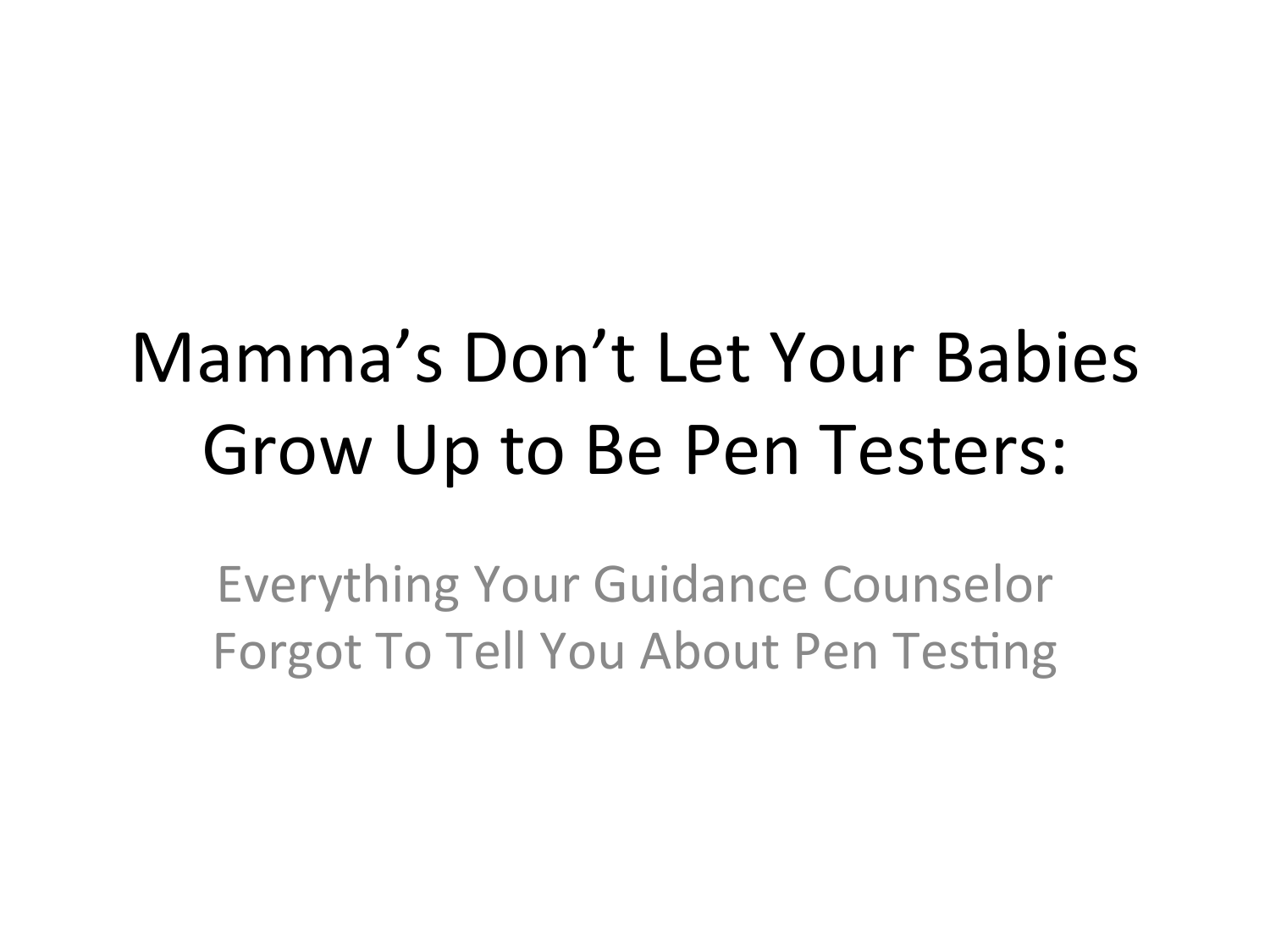### Who are we?

- "2 dudes by a trash can"
	- Dr. Patrick Engebretson
		- Network Sec wonk
	- Dr. Josh Pauli
		- Web Sec wonk
- So you want to be a pen tester?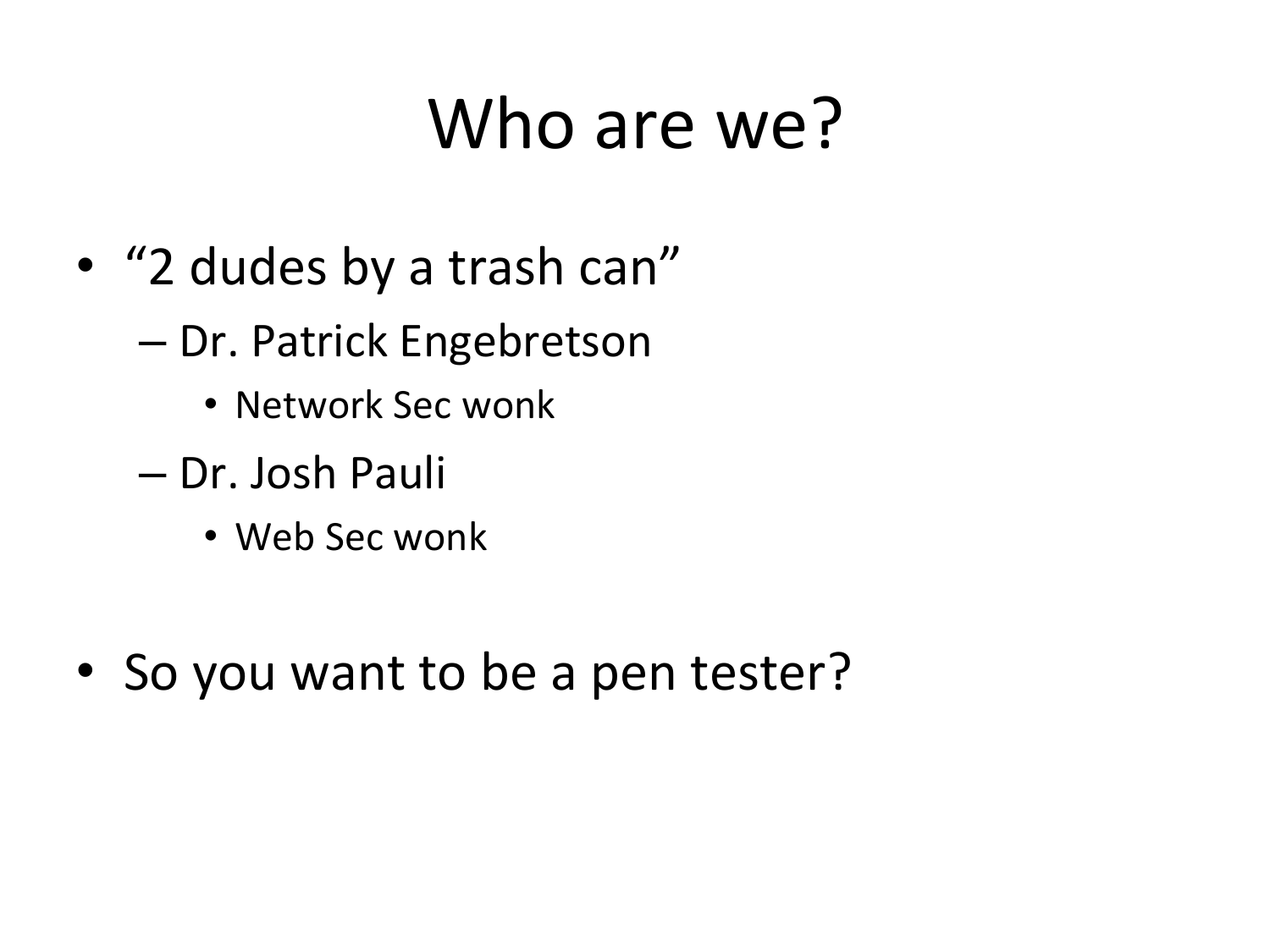### Issue 1: Your expectations

Hacking like the movies!!!!

- Chicks dig hackers
- MS Windows rulz
- GUI > command line
- Become a PT, earn millions.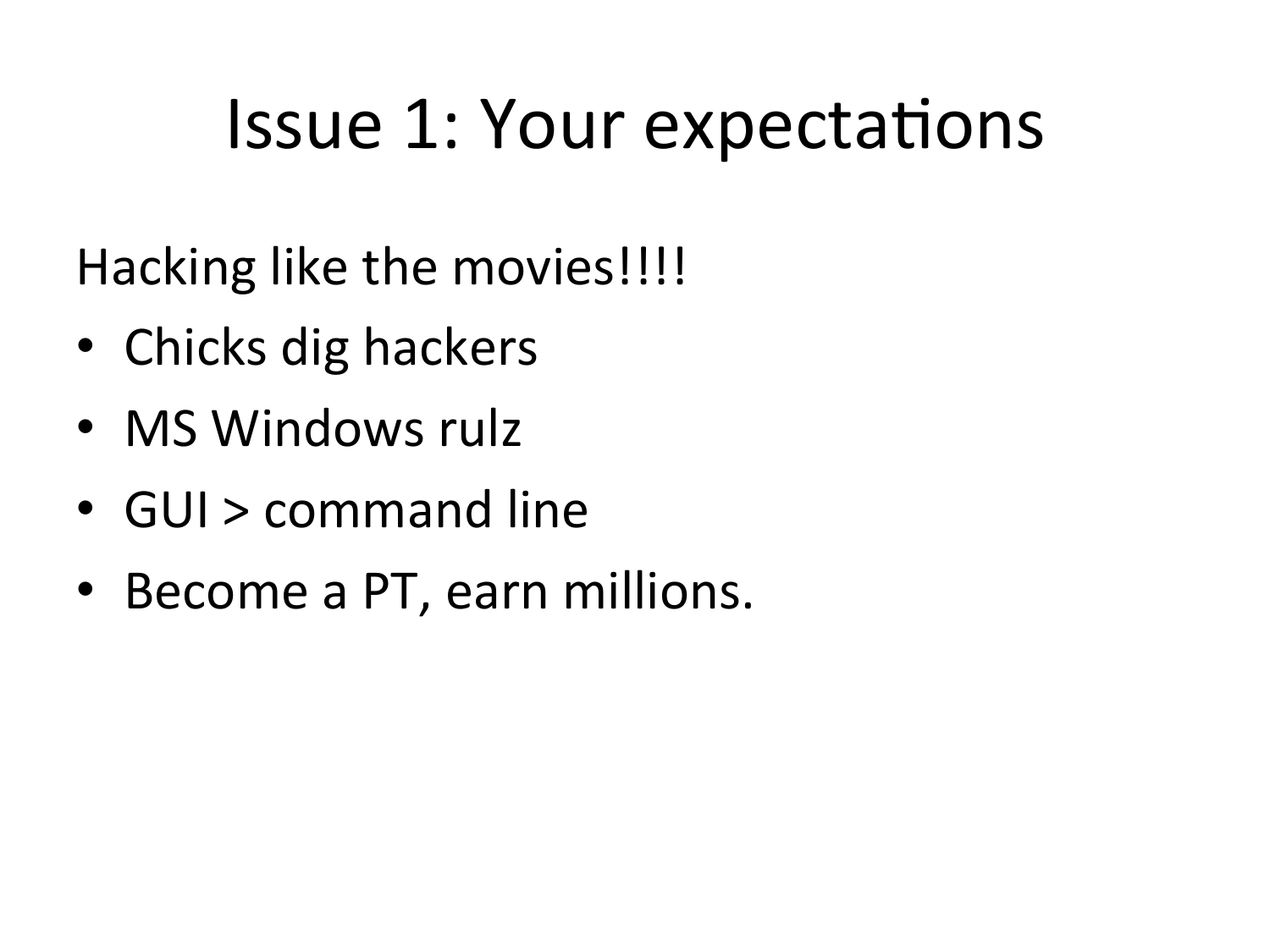### Issue 2: Reality.

- Most chicks don't really care if you're leet.
- Linux rulz.
- Command line > GUI
- "There is no money tree"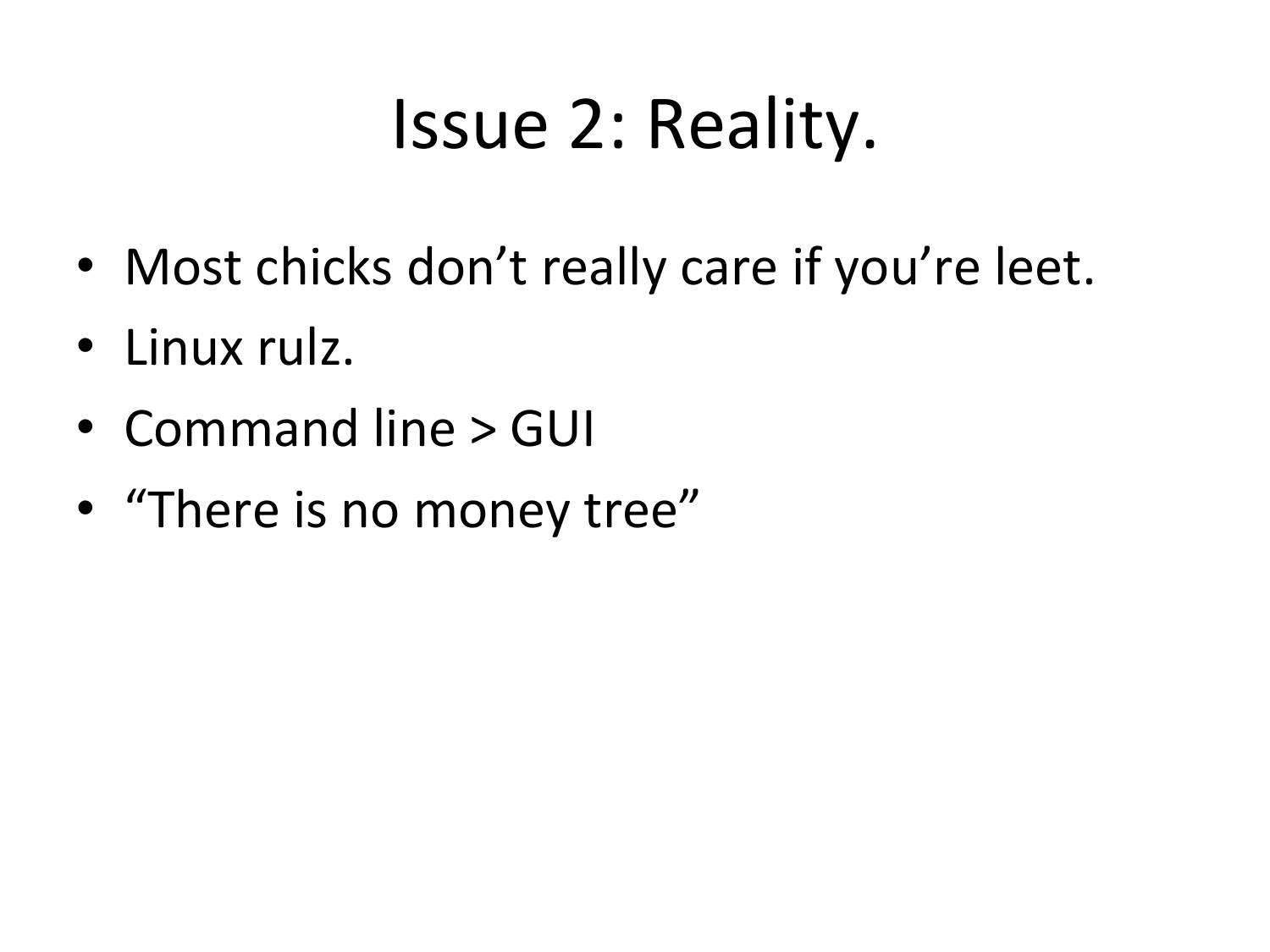### Issue 3: Budgets

- "What does a budget have to do with a Pen Test?"
- "You can have anything you want...as long as it's free"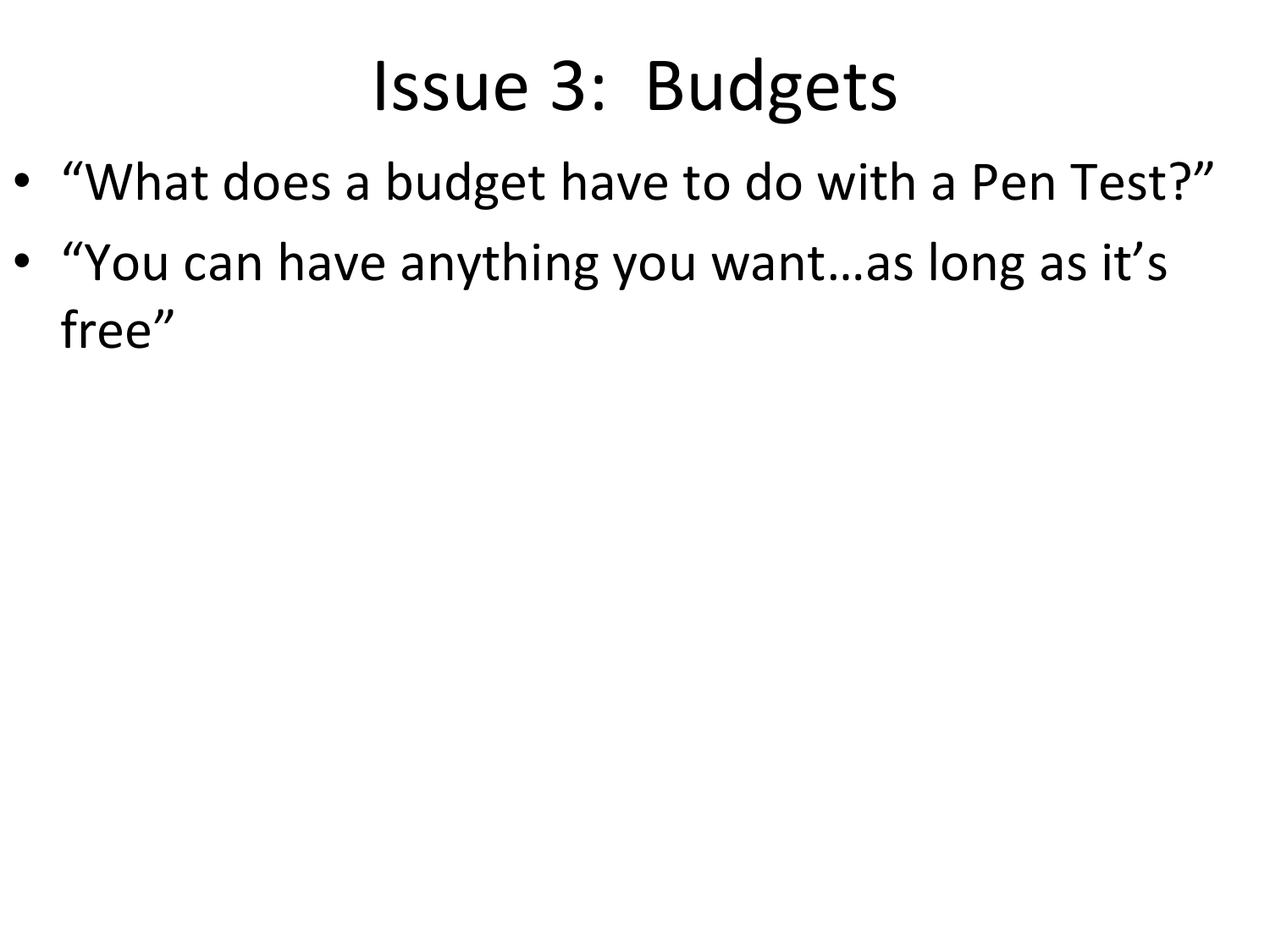## Issue 4: The PT authorization form should NOT give away the farm.

- "This job is like fighting Mike Tyson $*$  with a pillow"
- "What do you mean we're going to tell them we're coming?"

\* Tyson circa 1988

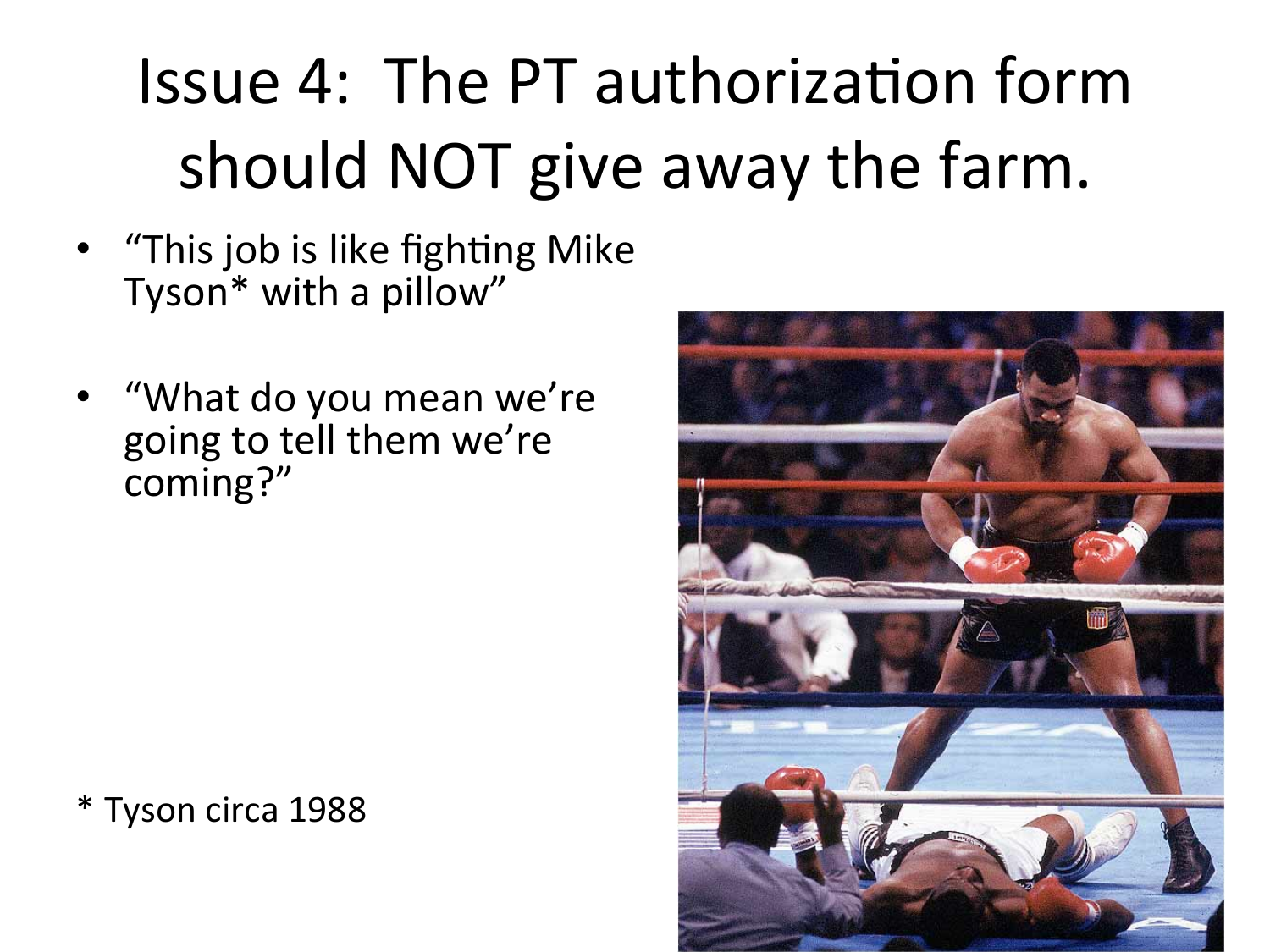#### **Issue 5: Information Gathering is** important. • "Yes we encourage you to do information

gathering...it just has to be done in 10 minutes or



www.lovingyou.com/ - 33k - Cached - Similar pages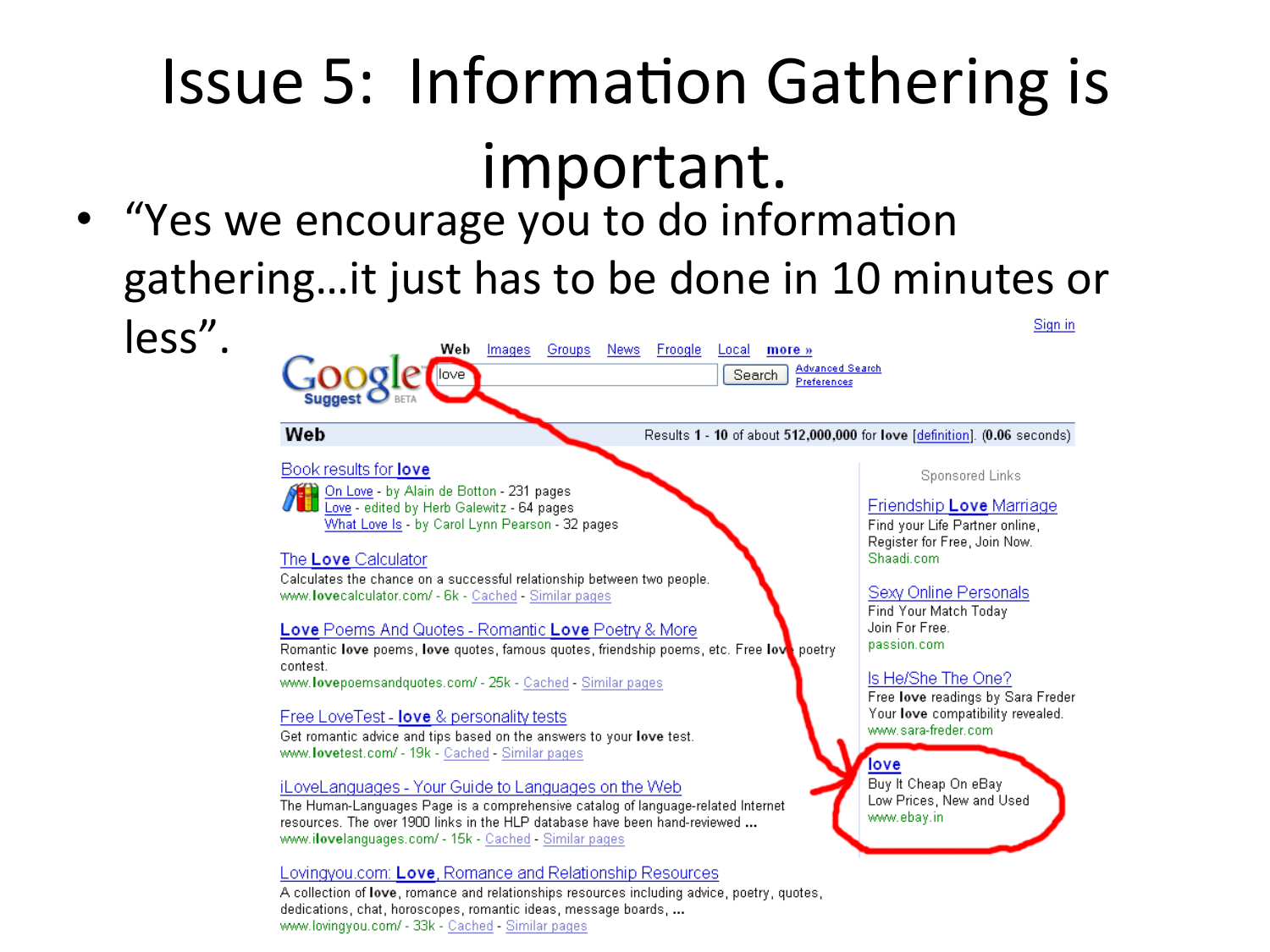## Issue 6: You must follow the rules of engagement&

- "What does scope have to do with anything?
	- a.k.a. "you mean to tell me that that box is ripe with exploits and can give me root access to my target but I'm not allowed to attack it?"



Press button to win game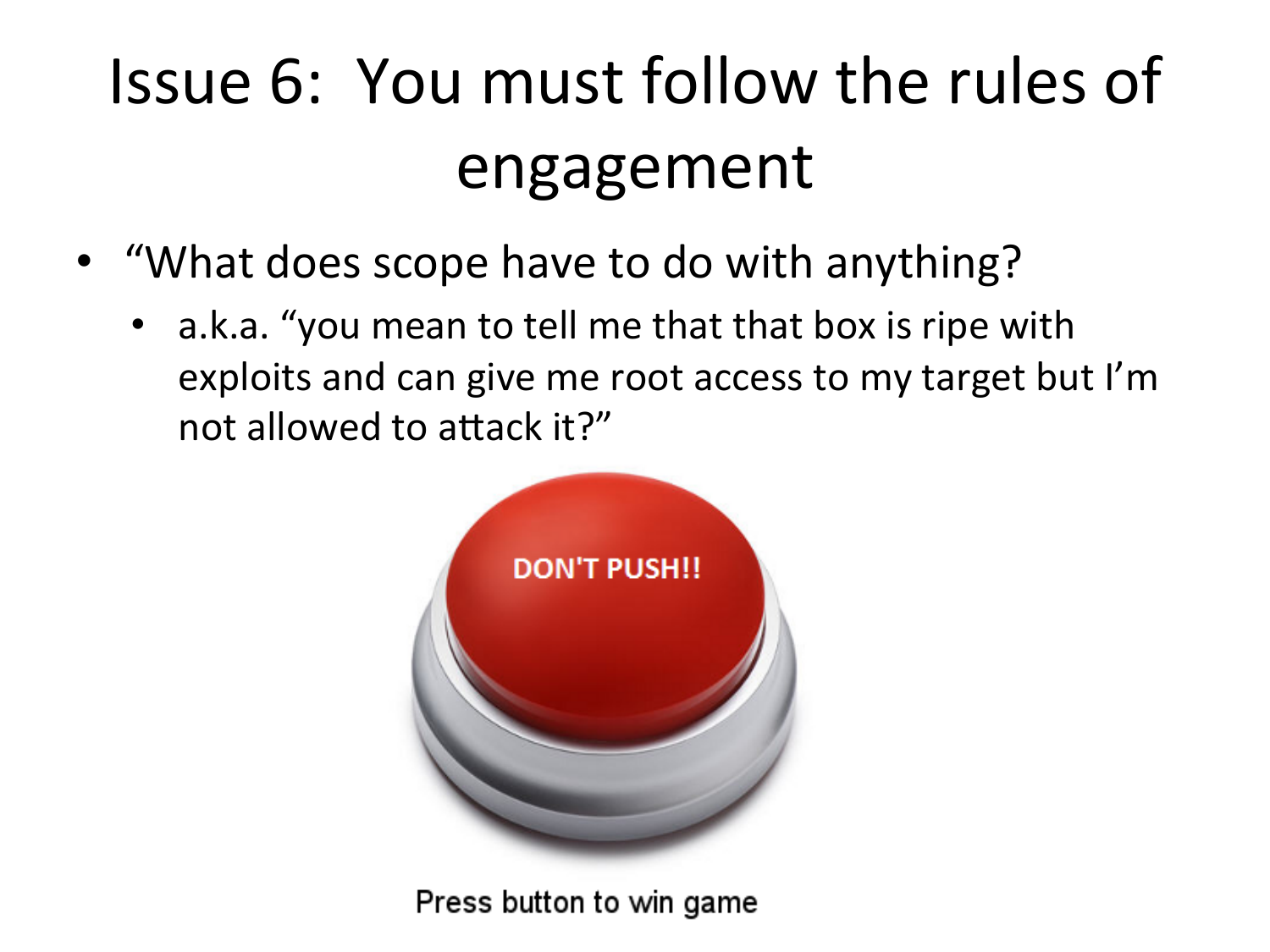### Issue 7: Fat fingers

• The dangers of having chubby little hands...



"Circus folk. Nomads, you know. Small hands. Smell like cabbage." ~ Austin Powers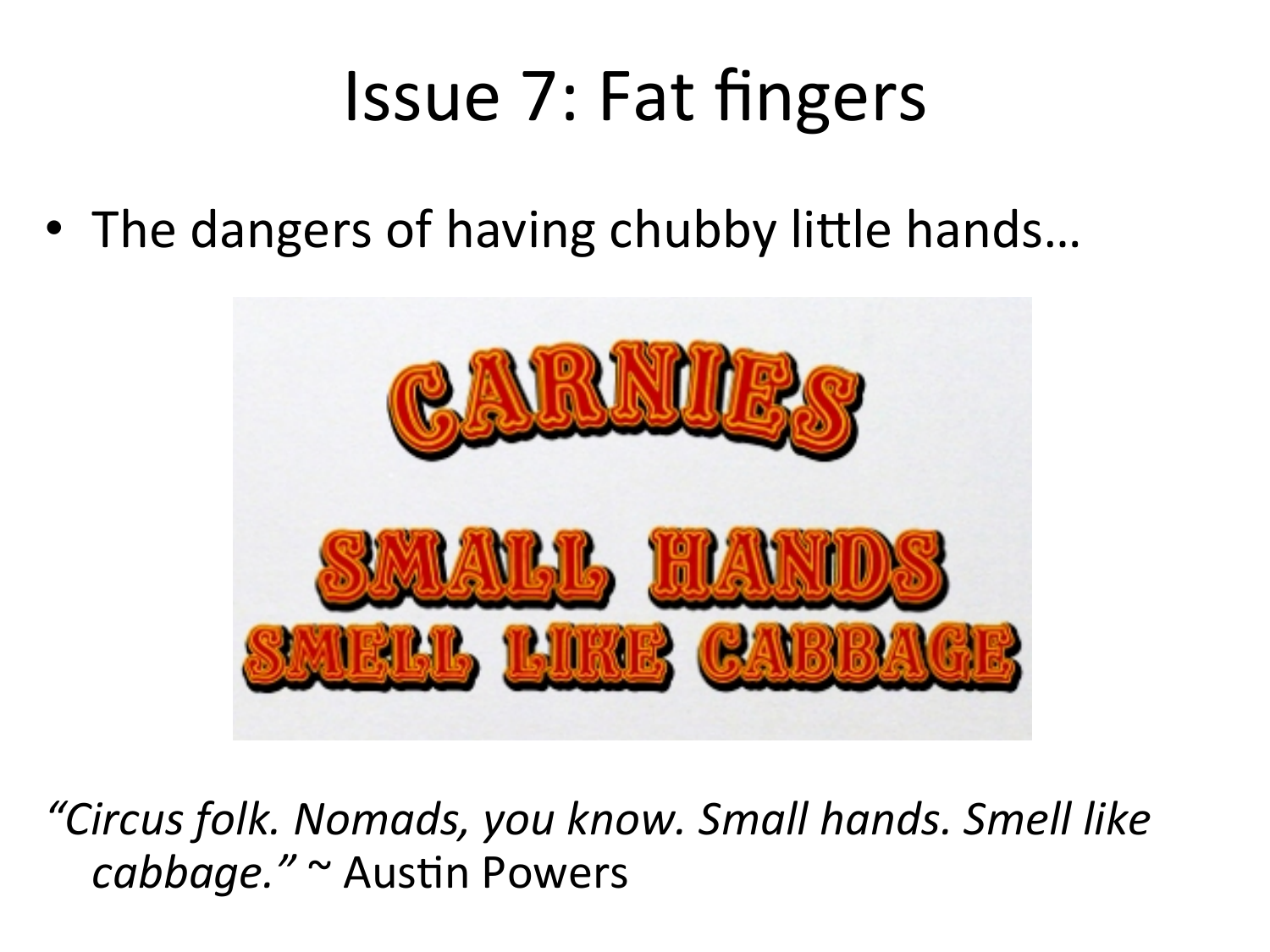### Issue 8: Unrealistic deadlines

• "You mean I'm supposed to perform a Pen Test on 2,000 ip's in 16 hours?"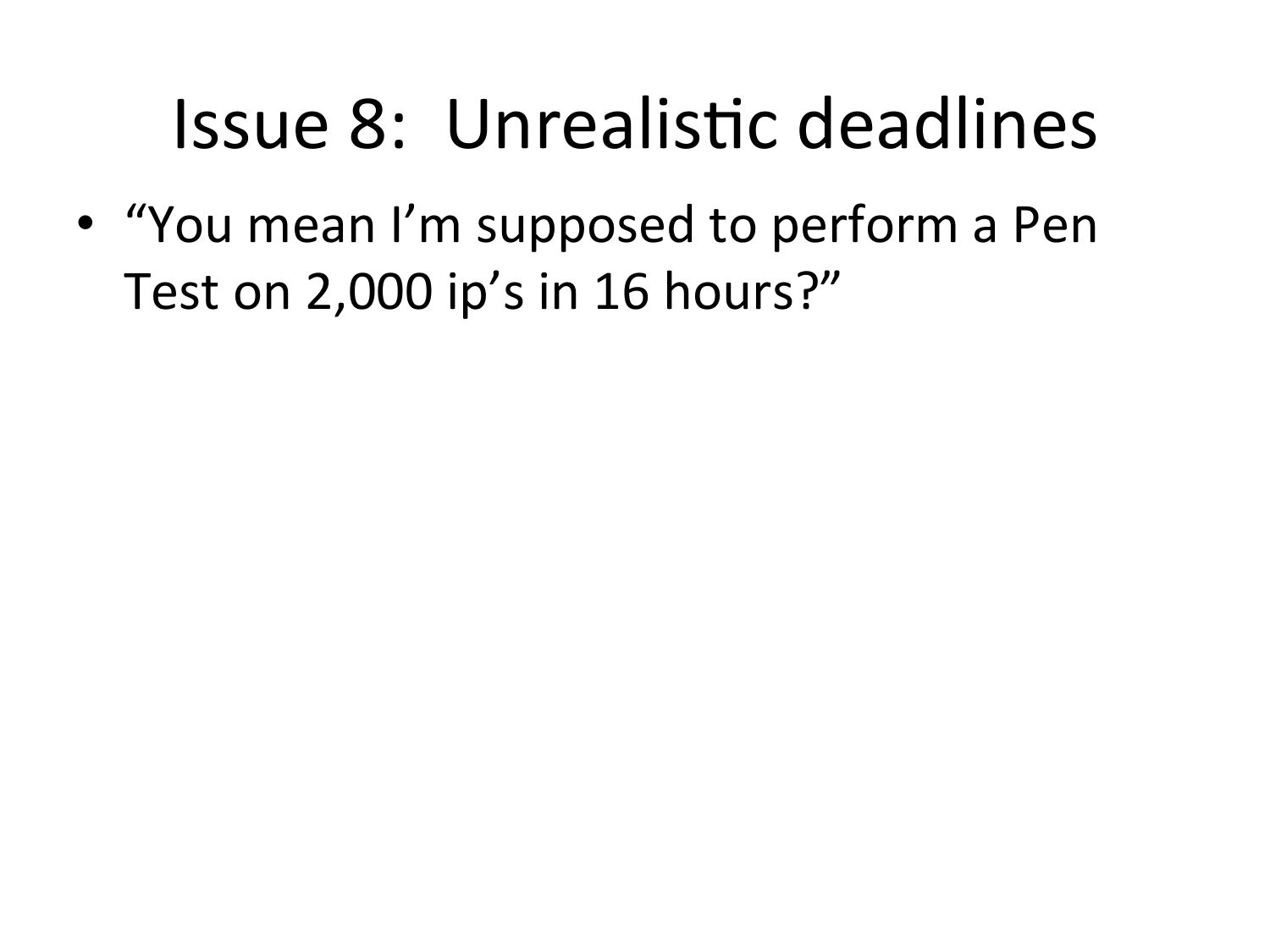### Issue 9: Unrealistic client expectations

- "The sales men told you WHAT?"
	- "you know it's not REALLY possible to thoroughly scan 200 URLs in the next 20 minutes right?"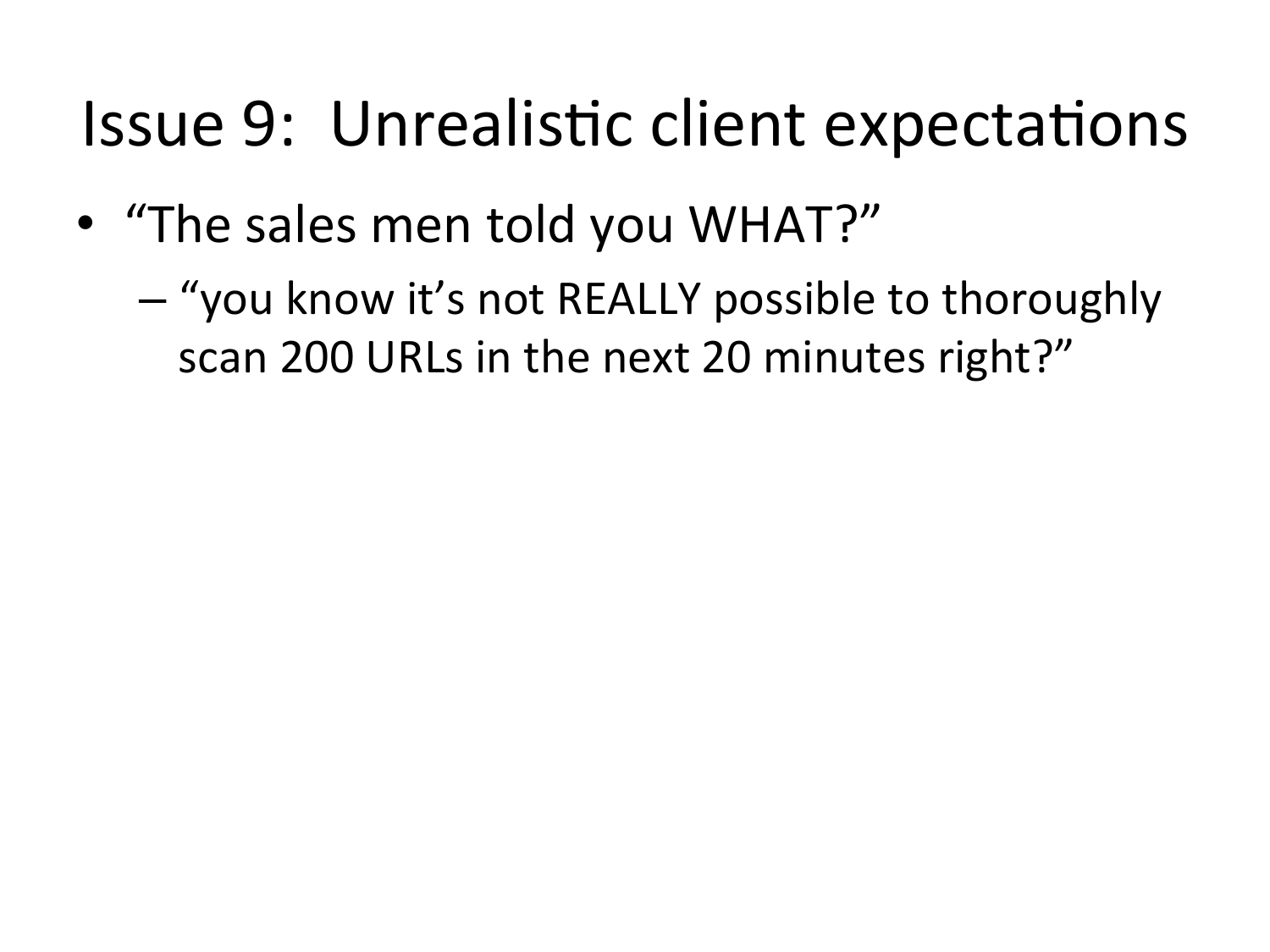### Issue 10: Relying on "other peoples" work...

#### • Using un-audited exploits

- "What do you mean I gave away shells?"

### Audit shows compulsive gambling group misused state funds

ST. PAUL (AP) - The Daluth-based Minnesota Council on Compulsive Gambling improperly spent state and city grant dollars, and some of the services it provided in return were shoddy, according to a legislative audit released Friday

The report by the Office of the Legislative Auditer said the state Department of Human Serinformation and the city did not include necountability provisions in its contracts with the private, non-profit council, the mulit said.

The state from 2001 to 2001 contracted for services with the gambling council, which prepares educational materials related to compulsive gumbling. The audit found that the council was reimbursed about \$32,000 by the state for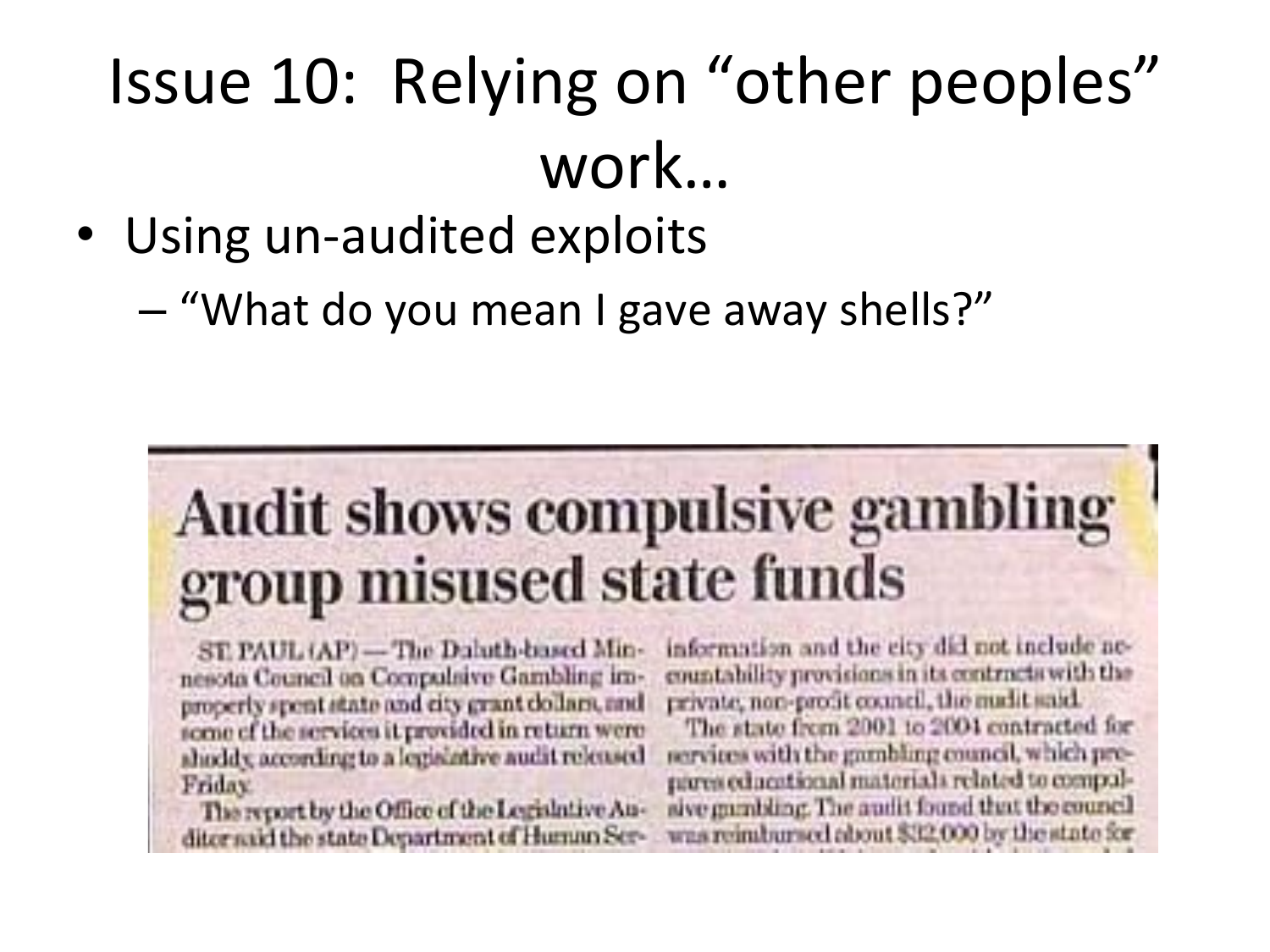### Issue 11: Relying on YOUR OWN work...

• "What do you mean I got our IP banned from Whois?"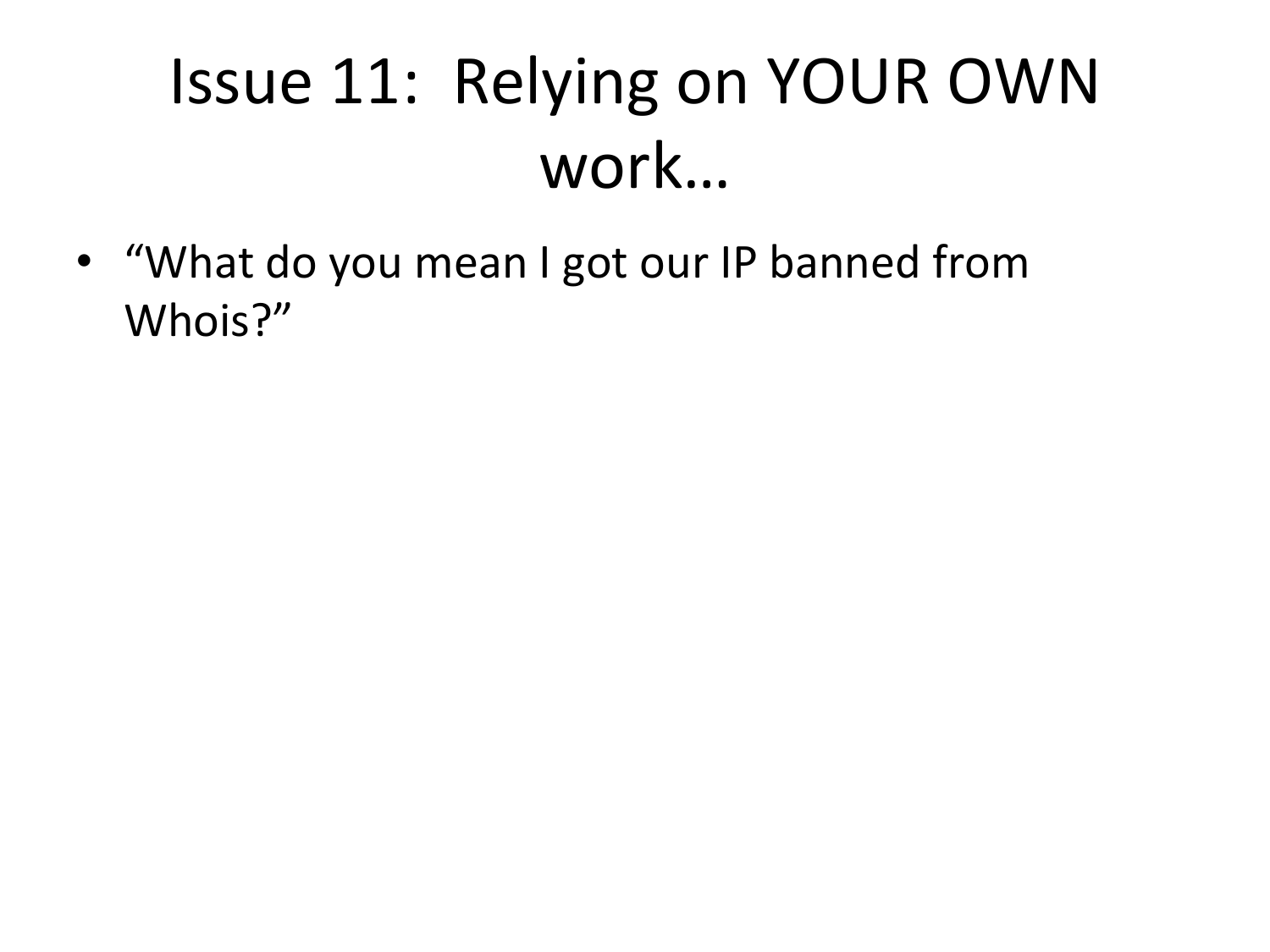### Issue 12: Keeping your data secure

• "What do you mean you sold the old PT machines on eBay???"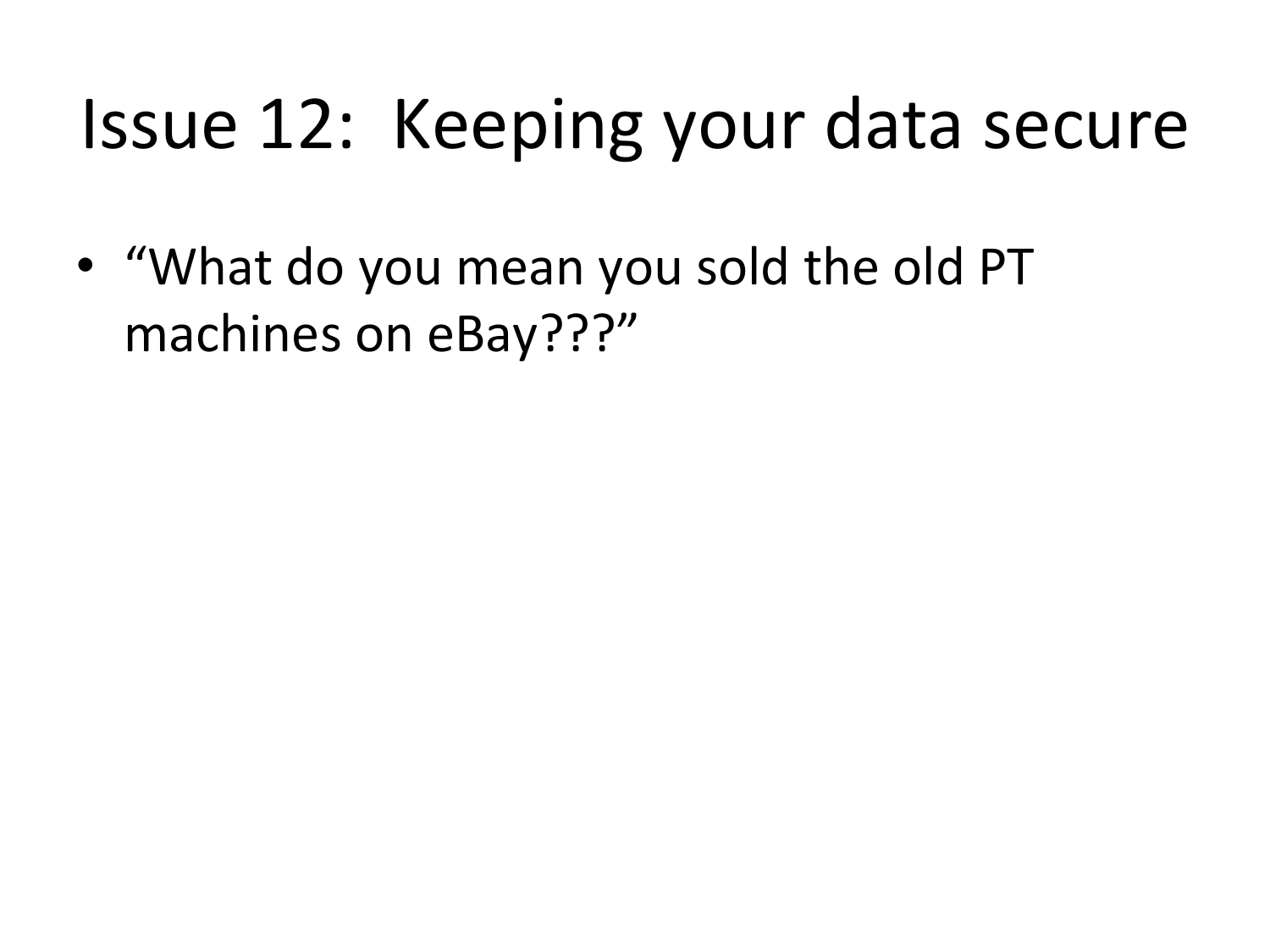### Issue 13: When your success means someone else failed.

• "What do you mean the Sys Admin is mad at me for embarrassing him in front of his boss?"

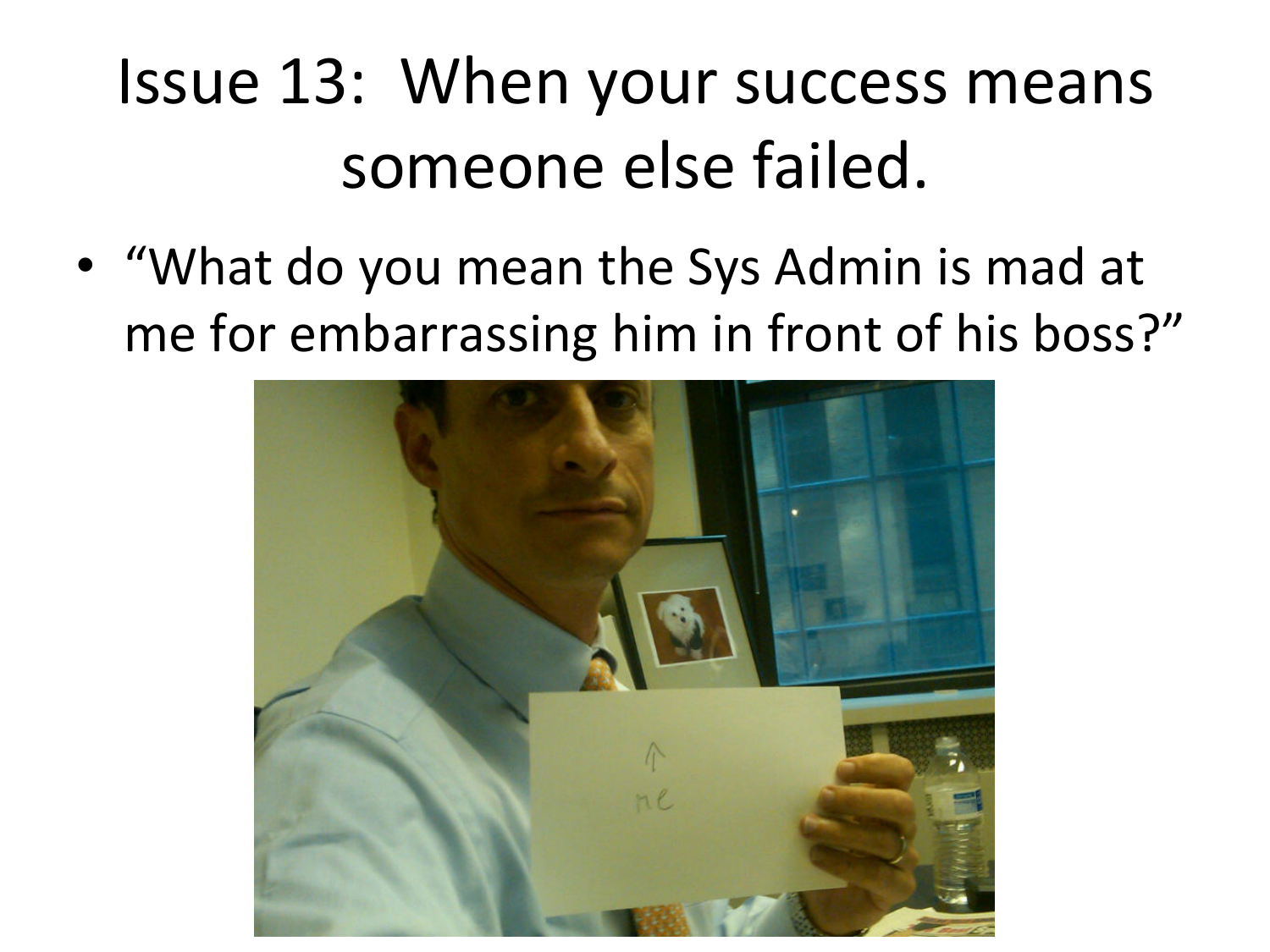### Issue 14: Someone has to write up all those findings.

• You mean I have to write a REPORT on all this stuff? Can't we just do a conference call?

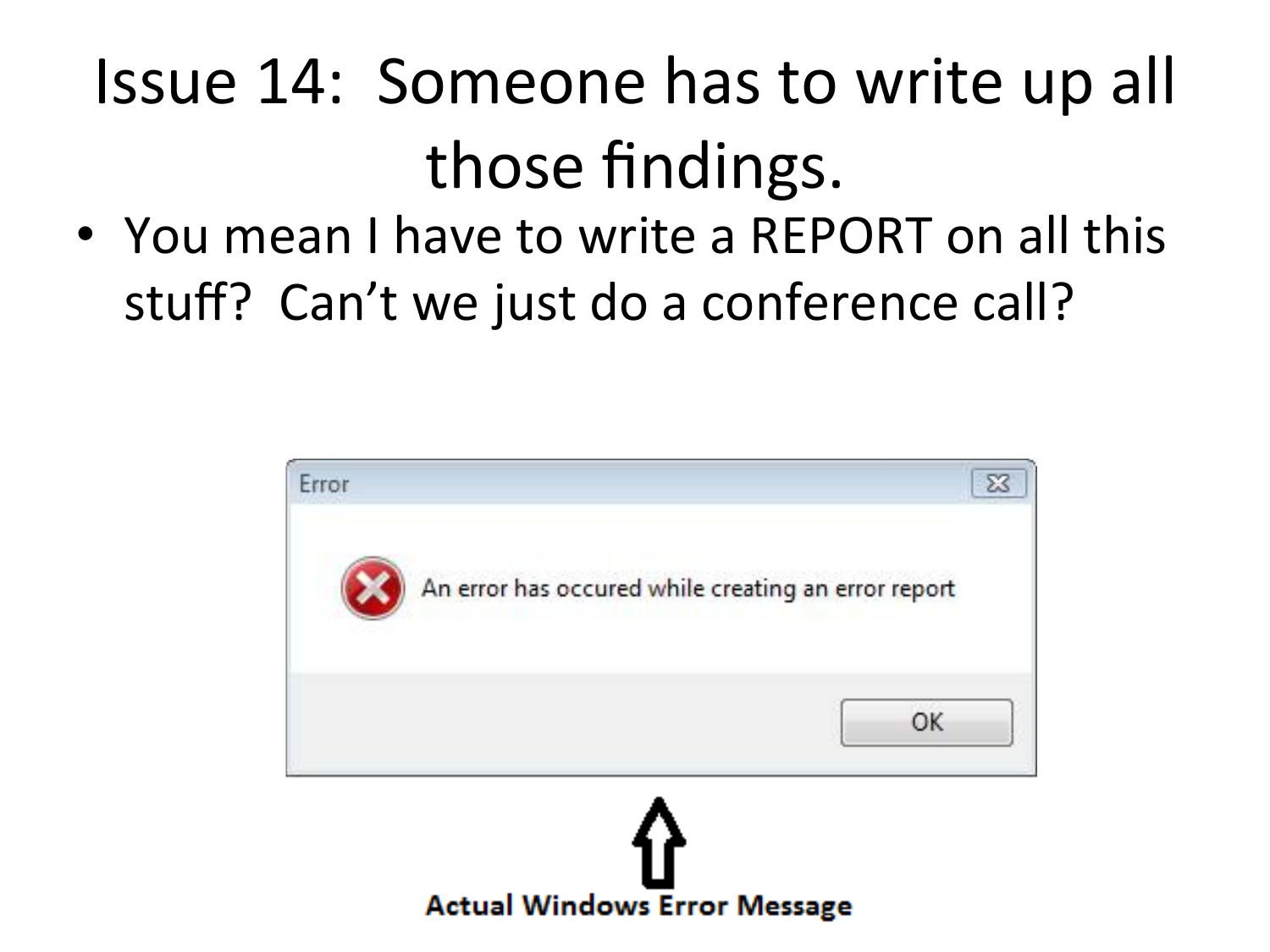# Issue 15: Things Change. (aka "Scanned today Hacked Tomorrow")

• You're PT is just a snapshot in time